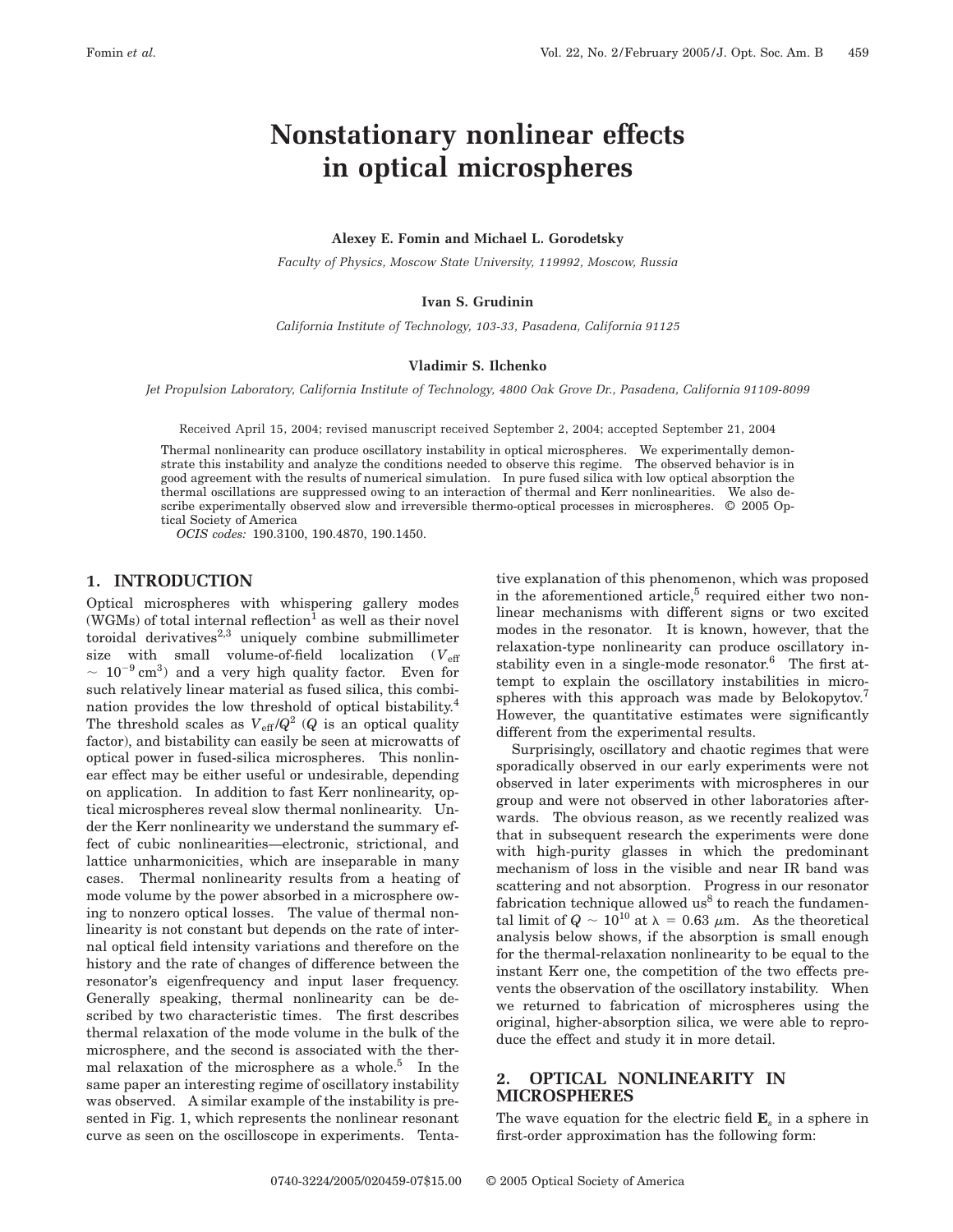

Fig. 1. Nonlinear resonance and oscillatory instability in optical microsphere observed in the experiment. Horizontal axis corresponds to detuning from the resonant frequency; vertical, output intensity.

$$
\Delta \mathbf{E}_s - \frac{\epsilon(\mathbf{r})}{c^2} \left( \frac{\partial^2 \mathbf{E}_s}{\partial t^2} + 2 \delta \frac{\partial \mathbf{E}_s}{\partial t} \right)
$$
  
= 
$$
\frac{4 \pi}{c^2} \left[ \frac{\partial^2 \mathbf{P}_p(\omega)}{\partial t^2} + \frac{\partial^2 \mathbf{P}_n(\omega)}{\partial t^2} \right], \quad (1)
$$

where  $\epsilon(\mathbf{r})$  is a linear dielectric constant of the medium (equal to the squared refractive index  $n^2$  inside the sphere and unity outside) and  $\delta = \delta_a + \delta_s + \delta_c$  describes total losses ( $Q = \omega/2\delta$ ), taking into account internal absorption  $(\delta_a)$ , internal and external scattering  $(\delta_s)$ , and coupling losses  $(\delta_c)$ . The right part of the equation describes additional polarization due to the pumping and nonlinear effects,  $P_n = \chi_n E_s$ . Optical absorption of the energy stored in the mode of the resonator leads to a generation of heat. Owing to thermal dependence a change of temperature leads to a change of refractive index proportionally to the temperature shift:  $\theta = T(\mathbf{r}) - T_0$ . Since the eigenfrequencies of the microsphere depend on the refractive index, this leads to the thermal nonlinearity. Taking into account the instant Kerr and this thermal nonlinearity we can express  $\chi$  as follows:

$$
\chi_n = \frac{\epsilon}{2\pi} \beta \theta + \chi^{(3)}(\omega) E_s^2, \qquad (2)
$$

where  $\beta = (1/n)(\partial n/\partial T)$  is the thermal dependence coefficient of refractive index. Using rotation wave approximation

$$
\mathbf{E}(\mathbf{r}, t) = a(t)\mathbf{E}_0(\mathbf{r})\exp(i\omega t), \qquad (3)
$$

where  $\mathbf{E}_0(\mathbf{r})$  describes the normalized field distribution of a chosen eigenmode of the unperturbed lossless microsphere,

$$
\int |\mathbf{E}_0|^2 d\mathbf{r} = 1, \tag{4}
$$

and  $a(t)$  is a slowly varying amplitude, we multiply the wave equation by  $\mathbf{E}_0^*(\mathbf{r})$  and integrate over the entire volume to obtain the first nonlinear differential equation for our analysis:

$$
\dot{a} + a \left\{ \delta + i \left[ \Delta \omega + \frac{2 \pi \omega_0 \chi^{(3)}}{n^2 V_{\text{eff}}} |a|^2 + \omega_0 \beta \Theta \right] \right\}
$$

$$
= i \left( \frac{\pi \omega_0 W}{n^2 V_{\text{eff}} Q} \right)^{1/2} . \quad (5)
$$

Here  $\Delta \omega = \omega - \omega_0$  is the detuning of the pumping laser frequency from the unperturbed resonance eigenfrequency  $\omega_0$ , *W* is the laser power,  $\Theta$  is the average heating over the volume of the mode

$$
\Theta = \int (T - T_0) |\mathbf{E}_0(\mathbf{r})|^2 d\mathbf{r}, \tag{6}
$$

and  $V_{\text{eff}}$  is determined by the following simple formula:

$$
V_{\text{eff}}^{-1} = \int |\mathbf{E}_0(\mathbf{r})|^4 \text{d}\mathbf{r}.
$$
 (7)

The definition of effective volume [Eq. (7)] is very useful and appears in the same form not only for the nonlinearity-related problems but also in analysis of scattering. $9$  It is not difficult to understand; to find the effective volume one should average the intensity distribution over this distribution, hence the fourth power [see Eq. (4)]. This definition is more formal and is often more convenient than the alternative one:  $\int |E_0|^2 \mathrm{d}v$  $= |E_0|^2_{\text{max}} V_{\text{eff},m}$ , especially for complex modes with many maxima. For the most localized  $TE_{\ell\ell1}$  mode in microspheres  $V_{\text{eff}} \simeq 2V_{\text{eff},m} \simeq 3.9R^{11/6}(\lambda/n)^{7/6}$ , where *R* is a microsphere's radius.

### **3. THERMAL EFFECT**

To calculate the effect of thermal nonlinearity we start with the equation of thermal diffusion:

$$
\frac{\partial T}{\partial t} - D\Delta T = \frac{n \alpha_a c}{4 \pi C \rho} |\mathbf{E}|^2,
$$
 (8)

where  $D = \lambda^*(\rho C)^{-1}$  is thermal diffusivity,  $\lambda^*$  is thermal conductivity,  $\rho$  is material density, *C* is a specific heat capacity of the material of the resonator,  $\alpha_a$  is the part of the extinction coefficient corresponding to absorption, and *c* is the speed of light. Note that another component of losses—scattering—does not influence thermal nonlinearity.  $|\mathbf{E}|^2 = I(t)|\mathbf{E}_0|^2$ , where  $I(t) = |a(t)|^2$  is intensity, varying slowly as compared with the optical relaxation time of the mode

$$
\frac{1}{I}\frac{dI}{dt}\ll \frac{\omega_0}{Q}.
$$

The energy density in the mode is  $\mathcal{E}(t) = I(t)n^2/4\pi V_{\text{eff}}$ .

The relaxation of the mode volume in the infinite media of microsphere may be found in spectral form, as follows:

$$
T(t, \mathbf{r}) - T_0 = \frac{n \alpha_a c}{4 \pi C \rho} \frac{1}{(2 \pi)^4} \int \int \frac{I(\Omega) G(\mathbf{q})}{Dq^2 + i\Omega}
$$

$$
\times \exp(i\Omega t + i\mathbf{q} \mathbf{r}) d\Omega d\mathbf{q}, \qquad (9)
$$

where

$$
G(\mathbf{q}) = \int |\mathbf{E}_0|^2 \exp(-i\mathbf{q}\mathbf{r}) \mathrm{d}\mathbf{r}.
$$
 (10)

The vector **q** here is the wave vector for the Fourier thermal waves in the medium, and  $\Omega$  is the frequency of waves. In this approach thermal nonlinearity of the second kind, which is connected to the thermal relaxation of the microsphere itself, is lost. For a more rigorous analy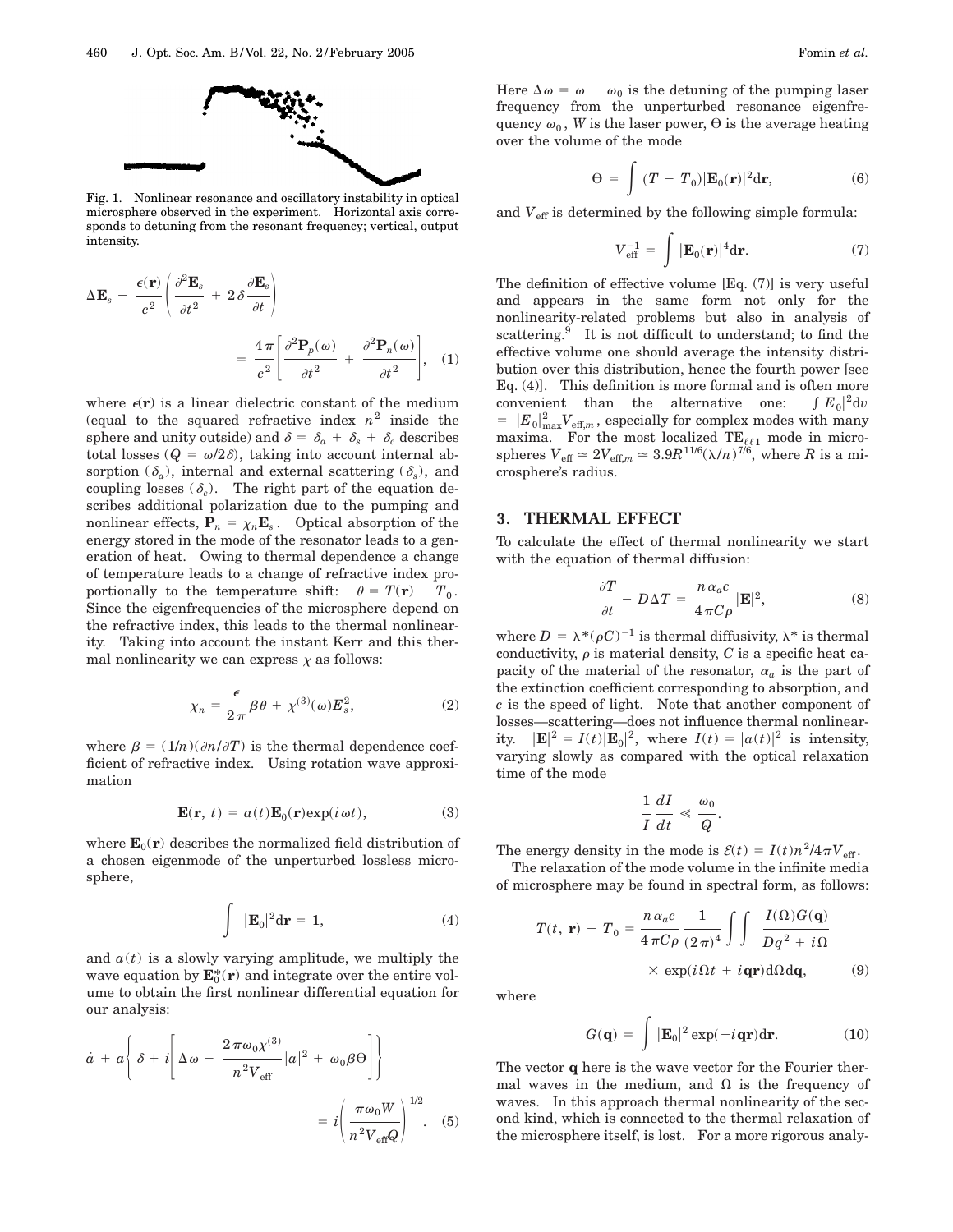sis, the decomposition into series of eigenfunctions, taking into account the boundary conditions, should be used. It is appropriate to note here that, for the microsphere 100  $\mu$ m in diameter, the effective volume of the mode is nearly 3 orders of magnitude smaller than the total volume of the sphere; that is why the effects associated with the relaxation of the whole microsphere are significantly slower.<sup>5</sup>

We are interested in the value  $\Theta(t)$ , which is the average temperature difference over the volume of the mode:

$$
\Theta(t) = \int (T - T_0) |\mathbf{E}_0(\mathbf{r})|^2 d\mathbf{r}
$$
  
= 
$$
\frac{n \alpha_a c}{4 \pi C \rho} \frac{1}{(2 \pi)^4} \int \int \frac{I(\Omega) |G(\mathbf{q})|^2}{Dq^2 + i\Omega} \exp(i\Omega t) d\mathbf{q} d\Omega
$$
  
= 
$$
\frac{1}{2 \pi} \int \Theta(\Omega) \exp(i\Omega t) d\Omega.
$$
 (11)

We can formally obtain the following equation for  $\Theta(\Omega)$ :

$$
i\Omega\Theta(\Omega) + \delta_{\theta}\Theta(\Omega) = \frac{n\alpha_{a}c}{4\pi C_{\rho}V_{\text{eff}}}I(\Omega),\qquad(12)
$$

where

$$
\delta_{\theta}(\Omega) = \frac{D}{V_{\text{eff}}} \left[ \int \frac{|G(\mathbf{q})|^2}{q^2 + i\Omega/D} \frac{d\mathbf{q}}{(2\pi)^3} \right]^{-1} - i\Omega. \quad (13)
$$

Equation (13) is hard to use and evaluate. However, in the range of frequencies where  $\delta(\Omega)$  depends weakly on  $\Omega$ , a reasonable estimate may be obtained in most cases directly from (8):  $\Delta \theta \sim -2 \theta/b^2$ , where *b* is the halfthickness of the mode in the direction of the largest field gradient, which is the radial direction for the microsphere. Hence,

$$
\delta_{\theta} \simeq 2D/b^2, \tag{14}
$$

and the second differential equation for analysis is

$$
\frac{\partial \Theta}{\partial t} + \delta_{\theta} \Theta = \frac{n \alpha_a c}{4 \pi C \rho V_{\text{eff}}} |a(t)|^2.
$$
 (15)

The value  $1/\delta_{\theta}$  has physical meaning of the characteristic thermal relaxation time. Equations (5) and (13) lead to the nonlinear system of differential equations:

$$
\dot{u} + \delta u - [\Delta \omega + \mu (u^2 + v^2) + \omega_0 \beta \Theta] v = 0,
$$
  

$$
\dot{v} + \delta v + [\Delta \omega + \mu (u^2 + v^2) + \omega_0 \beta \Theta] u = F,
$$
  

$$
\dot{\Theta} + \delta_\theta \Theta = \frac{\nu \delta_\theta}{\omega_0 \beta} (u^2 + v^2),
$$
 (16)

where the complex amplitude  $a(t)$  from Eq. (5) was replaced by the sum of real quadrature components:

$$
a(t) = u(t) + iv(t) \tag{17}
$$

 $1/2$ 

$$
\mu = \frac{2\,\pi\omega_0\chi^{(3)}}{n^2V_{\text{eff}}}, \quad \nu = \frac{\omega_0\beta n\,\alpha_a c}{4\,\pi C\rho V_{\text{eff}}\delta_\theta}, \quad F = \left(\frac{\pi\omega_0 W}{n^2V_{\text{eff}}Q}\right)^{1/2}.
$$
\n(18)

The system of Eqs. (16) describes the dynamic behavior of a microresonator, taking into account nonlinear thermal effect and Kerr nonlinearity. The stationary solution of Eq. (16) is determined by the following cubic equation for the internal intensity  $I_0 = |a_0|^2 = u^2 + v^2$ :

$$
\{\delta^2 + [\Delta \omega + (\mu + \nu)I_0]^2\}I_0 - F^2 = 0. \tag{19}
$$

This equation describes the classical hysteretic response of the nonlinear resonator with two stable branches and one unstable branch. Intensity is maximal not at the resonance frequency but for the detuning  $\Delta \omega = -(\mu)$  $+ \nu$ )*I*<sub>0</sub> produced by both Kerr and thermal effects. Nonlinear effects are pronounced, and hysteresis is observable if this detuning is significantly larger than the halfwidth  $\delta$  of the linear resonant curve. Thermal nonlinearity dominates if  $\nu > \mu$ , that is,

$$
\chi_{\theta} = \frac{n^3 \alpha_a \beta c}{8 \pi^2 C \rho \delta_{\theta}} > \chi^{(3)}.
$$
 (20)

However, this equation is not enough to describe the behavior of the resonator for time intervals smaller than  $1/\delta_{\theta}$ . Before going into analysis of dynamics of the system we must compare the absolute values of thermal and Kerr effects in microspheres. In fused silica  $\rho$  $= 2.2$  g/cm<sup>3</sup>,  $C = 6.7 \times 10^6$  erg/( gK), (erg =  $10^{-7}$  J),  $\lambda^*$  $\delta = \; 1.4 \times 10^5 \, \mathrm{erg/(cm \, s \, K)}, \; \; D = 9.5 \times 10^{-3} \, \mathrm{cm^2/s}, \; \; \beta = 1.5$  $\times$  10<sup>-5</sup> K<sup>-1</sup>. For the fundamental TE<sub> $\ell\ell$ 1</sub> mode in a microsphere of medium size (index  $\ell \approx 2\pi nR/\lambda = 1000$ , wavelength  $\lambda = 0.63 \mu \text{m}$ ,  $n = 1.46$ , radius  $R = 70 \mu \text{m}$ ), radial width of the mode  $b = 0.84R\ell^{-2/3} \approx 0.6 \,\mu \text{m}$ . In this way we obtain from Eq. (14)  $\delta_{\theta} \approx 5 \times 10^6 \text{ s}^{-1}$ . Fundamental absorption in fused silica for visible and near IR may be described $^{10}$  as

$$
\alpha_a \simeq 1.1 \times 10^{-3} \bigg( \frac{\text{dB}}{\text{km}} \bigg) \exp \bigg( \frac{56 \ \mu \text{m}}{\lambda} \bigg), \tag{21}
$$

which leads to  $\alpha_a \approx 4 \times 10^{-6} \text{ cm}^{-1}$ . This ultimately small absorption leads to  $\chi_{\theta} \simeq 4 \times 10^{-16}$  esu, which is nearly 1 order of magnitude smaller than electronic  $\chi^{(3)}$  $\approx$  5  $\times$  10<sup>-15</sup> esu. However, the laboratory fused silica has impurities, leading to  $\alpha_a \approx 6 \times 10^{-4} \text{ cm}^{-1}$  corresponding to  $Q = 2\pi n/\alpha\lambda = 3 \times 10^8$ , observed in early experiments, and  $\chi_{\theta} \simeq 6 \times 10^{-14}$  esu will be more than 1 order larger than the Kerr nonlinearity. Therefore below we analyze two cases separately: the appearance of oscillatory instability due to thermal nonlinearity alone and what happens with this instability when the Kerr's nonlinearity appears.

#### **4. NONLINEAR REGIMES**

Dynamic behavior of the phase trajectories may be described by linearized equations obtained from Eq. (16) for the new set of small parameters

$$
\xi = u - u_0, \quad \eta = v - v_0, \quad \zeta = \Theta - \Theta_0
$$
 (22)

and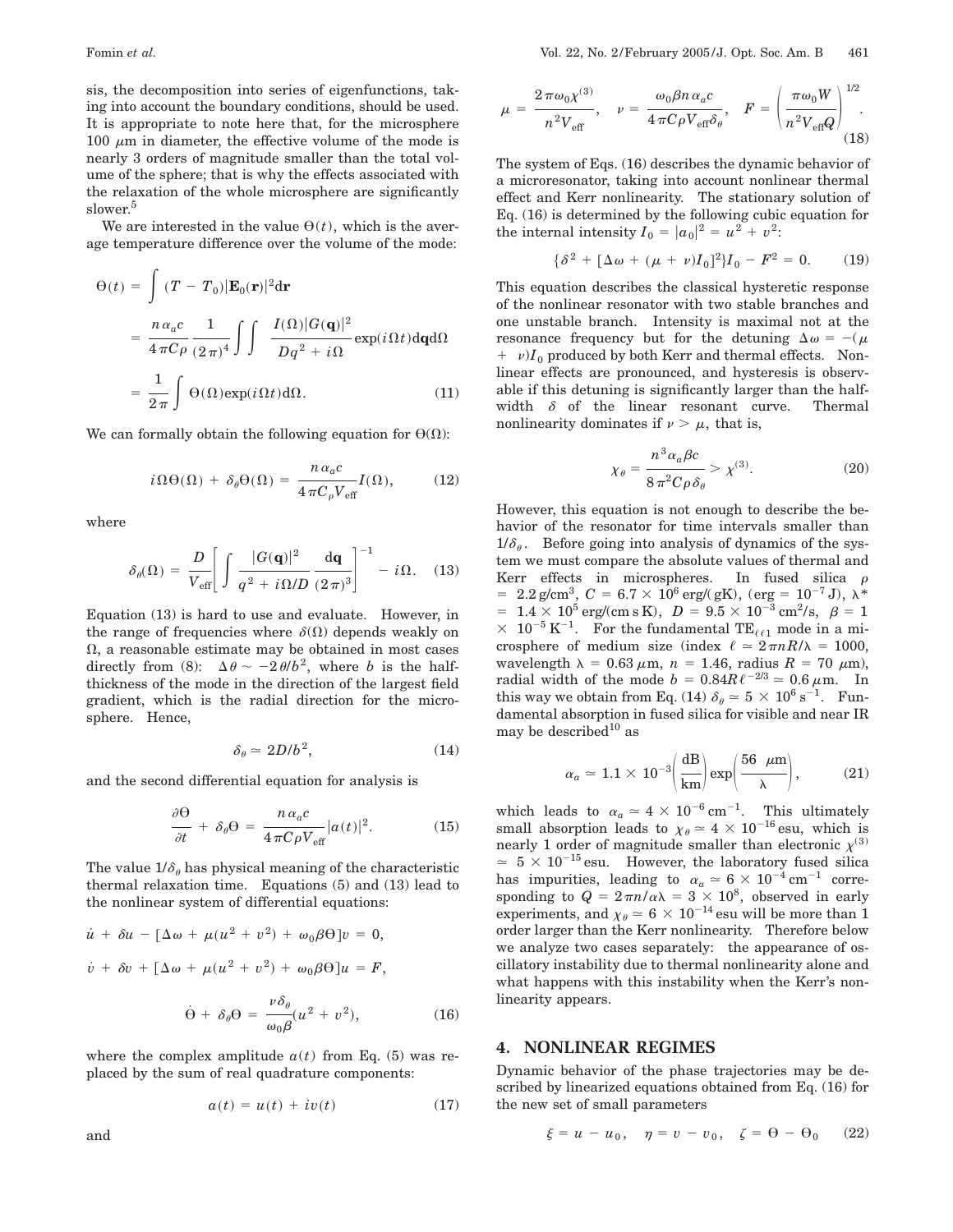in the vicinity of equilibrium states  $(u_0, v_0, \Theta_0)$ :

$$
\dot{\xi} = -(\delta - 2\mu u_0 v_0)\xi + (\Delta_n + 2\mu v_0^2)\eta + \omega_0 \beta v_0 \zeta,
$$
  

$$
\dot{\eta} = -(\Delta_n + 2\mu u_0^2)\xi - (\delta + 2\mu u_0 v_0)\eta - \omega_0 \beta u_0 \zeta,
$$
  

$$
\dot{\zeta} = 2\frac{\nu \delta_\theta}{\omega_0 \beta} u_0 \xi + 2\frac{\nu \delta_\theta}{\omega_0 \beta} v_0 \eta - \delta_\theta \zeta,
$$
 (23)

where  $\Delta_n = \Delta \omega + (\nu + \mu)I_0$  is the stationary nonlinear detuning from resonance. The solutions of Eqs. (23) are determined by the roots of the characteristic equation:

$$
\lambda^{3} + (2\delta + \delta_{\theta})\lambda^{2} + [(\mu + \nu)(3\mu + \nu)I_{0}^{2}
$$
  
+ 2\Delta\omega(2\mu + \nu)I\_{0} + \Delta\omega^{2} + \delta^{2} + 2\delta\delta\_{\theta}]\lambda  
+ \delta\_{\theta}[3(\mu + \nu)^{2}I\_{0}^{2} + 4\Delta\omega(\mu + \nu)I\_{0} + \Delta\omega^{2} + \delta^{2}]  
= 0. (24)

From this algebraic equation, one may find the areas of stability for the system [Eq. (16)] using a Routh–Hurwitz criterion. $^{11}$  The number of positive roots, leading to instabilities, is determined by the number of sign changes in the sequence of  $T_0 = a_0$ ,  $T_1 = a_1$ ,  $T_1T_2 = (a_2a_1)$  $a_3$ ) $T_1$ ,  $a_3$ , where  $a_0$ ,  $a_1$ ,  $a_2$ , and  $a_3$  are the coefficients in the polynomial in  $\lambda$  [Eq. (24)] ( $a_0 = 1, a_1 = 2\delta$  $+ \delta_{\theta}$ , etc.). Because  $a_0$  and  $a_1$  are positive, the behavior of the system is determined by the sequence of roots of the two other terms  $T_2$  and  $a_3$ :

$$
I_{a3} = -[2\Delta\omega \pm (\Delta\omega^2 - 3\delta^2)^{1/2}] \times [3(\mu + \nu)]^{-1},
$$
  
\n
$$
I_{T2} = \{-\Delta\omega(2\mu + \nu - \nu\delta_{\theta}/2\delta) \pm [\Delta\omega^2(\mu - \nu\delta_{\theta}/2\delta)^2
$$
  
\n
$$
- (\delta + \delta_{\theta})^2(\mu + \nu)(3\mu + \nu - \nu\delta_{\theta}/\delta)]^{1/2}\}\times [(\mu + \nu)(3\mu + \nu - \nu\delta_{\theta}/\delta)]^{-1}.
$$
 (25)

The first pair gives the borders of an unstable region of hysteretic resonance curve, which is not observable. The second pair shows the possibility of thermal oscillations, which are the main interest of this paper. These oscilla-



Fig. 2. Areas of stability for nonlinear resonance with relaxational nonlinearity. Dark-gray area marks the area of optical bistability; two stable states of output power are possible at given detuning. Dotted curve marks unstable state. Lightgray area shows the area of possible relaxational oscillations that can be observed on the dashed part of the nonlinear resonance curve.



Fig. 3. Numerical simulation of WGM nonlinear optical resonance in microspheres with thermal nonlinearity: hysteretic response curve. In both optical and numerical experiments, the oscillatory behavior was observed on both branches of response curves.

tions are possible if the interval determined by the second pair lies outside the borders determined by the first pair (Fig. 2).

The solutions [Eq. (25)] are greatly simplified in strong nonlinear regimes when  $\nu I_0$ ,  $\mu I_0$ ,  $|\Delta \omega| \gg \delta$ ,  $\delta_\theta$ . In this case the zeros are given by three asymptotic straight lines:  $I_{a3,1}(\mu + \nu) = -\Delta \omega/3$ ,  $I_{a3,2}(\mu + \nu) = I_{T2,1}(\mu)$  $+ \nu$ ) =  $-\Delta \omega$ ,  $I_{T2,2}(3\mu + \nu - \nu \delta_{\theta}/\delta) = -\Delta \omega$ . The second asymptote coincides also with the asymptote for the maximum internal intensity  $I_0$  for the nonlinear resonance curve. Thermal oscillations are possible only when  $I_{T2,2} > I_{a3,2}$ , i.e.,  $\nu > 2 \mu \delta / \delta_{\theta}$ :

$$
\chi^{(3)} < \frac{\beta n^4}{8\,\pi^2 C\rho} \frac{\alpha_a}{\alpha_{\Sigma}} \simeq 4 \times 10^{-14} \frac{\alpha_a}{\alpha_{\Sigma}} \text{ esu},\tag{26}
$$

which means that the Kerr nonlinearity suppresses thermal oscillations in pure fused silica, where quality factor is determined mostly through scattering and  $\alpha_a \ll \alpha_{\Sigma}$ . Here  $\alpha_{\Sigma} = \alpha_a + \alpha_{na} = 2\pi n/\lambda Q$  describes total losses in the microsphere, which include not only internal absorption but internal scattering and losses on surface inhomogeneities and in adsorbed surface layers, as well as additional losses due to the optical coupler. Substituting the value of  $\chi^{(3)} = 5 \times 10^{-15}$  esu into Eq. (26) we obtain that the thermal oscillations are possible if  $Q_a > 0.13Q$ .

## **5. NUMERICAL MODELING**

The numerical modeling of the dynamical behavior of the system described by Eqs. (16) was carried out in the MAT-LAB package for the experimentally determined, realistic set of parameters of microspheres. The Runge–Kutta method of fourth and fifth order was used. The obtained results of numerical modeling are in complete accordance with analytical calculations and are in agreement with observed experimental response curves. As clearly seen in Fig. 3 the oscillatory instability is observed on one of the slopes of the nonlinear resonant curve for a specific set of parameters.

Stable focus-type equilibrium state in the interval determined by zeroes of  $T_2$  loses stability, and the soft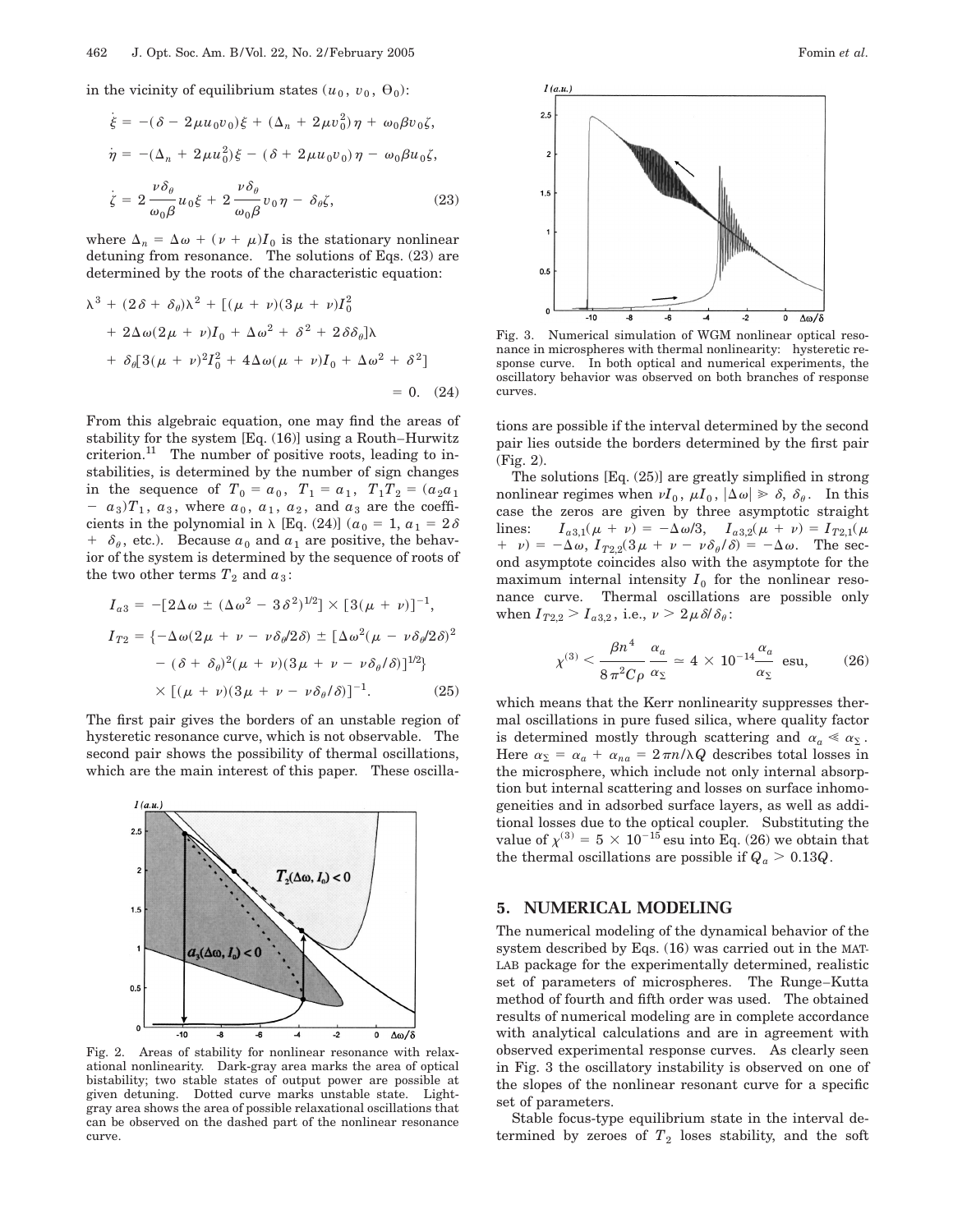Andronov–Hopf bifurcation<sup>12</sup> with the ultimate cycle is formed (Fig. 4). For numerical and analytical evaluations the following parameters, the same as for Fig. 2, were used: input power 150  $\mu$ W and microsphere diameter 100  $\mu$ m, with TE WGM having  $l - m = 20$ ; the modes of this order were typically excited in our experiments with limited laser scan range. Numerical experiments have also shown that when the Kerr nonlinearity obeys the condition in Eq. (26) the oscillations are not observed and the ultimate cycle turns into stable focus again. In experiments, however, the thermal oscillations dynamics sometimes resembled chaos. This behavior may be explained, as numerical modeling confirms, if the model of two or more neighboring optical modes is applied. In real microspheres each mode is a doublet owing to internal backscattering, which leads to the coexistence of two counterpropagating modes.<sup>10</sup> In this system the orbital cycle can become unstable (Fig. 5).

## **6. EXPERIMENTAL OBSERVATION OF THE OSCILLATIONS**

In Fig. 6 one can see the scheme of the experimental setup. To observe the oscillations, we used small 2*R*  $\approx$  25–160  $\mu$ m fused-silica microspheres with quality factors of about  $Q \approx 10^7 - 10^8$ , manufactured with the hydrogen–oxygen miniature torch. To avoid degradation of the *Q* factor owing to adsorption of atmospheric water, we placed microspheres upon fabrication into the special



Fig. 4. Numerical simulation of WGM nonlinear optical resonance in microspheres with thermal nonlinearity—phase diagram.



Fig. 5. Numerical simulation of chaotic regime in microsphere with thermal nonlinearity and two close optical modes.



Fig. 6. Scheme of the experimental setup.



Fig. 7. Thermal nonlinearity and oscillations in the microsphere 82.5  $\mu$ m in diameter. The picture represents thermal oscillations on the fraction of the slope of the nonlinear resonant curve shown in Fig. 8.

chamber where all measurements were carried out. The chamber was filled with dry, clean nitrogen. WGMs were excited in microspheres with a prism coupler with a He–Ne laser ( $\lambda = 0.63 \mu m$ ) with a piezodriven front mirror. Laser frequency could be tuned within the range of approximately 0.7 GHz. The laser's maximum output power was  $\sim$ 540  $\mu$ W. To measure the quality factor, we decreased the power fed into the microspheres with neutral glass filters to weaken thermal and Kerr nonlinearities.

A nichrome (nickel–chrome alloy) filament heater was placed near the resonator and used for coarse tuning of resonator eigenfrequency in the range of  $\sim$ 30 GHz. Narrow-range laser frequency sweeping (in the range of 700 MHz) was carried out through application of the ramp voltage to the piezoactuator of the laser mirror. This voltage produced a sweeping of the light frequency and allowed us to observe the resonant curves on the screen of the oscilloscope. The signal from the detector was observed with a digital oscilloscope and could be sampled with an analog-to-digital converter computer board.

In this research the intentional search and observation of the oscillations in the WGM was carried out. Instead of using the pure fiber-grade glasses similar to those used in the majority of recent experiments, we fabricated the microspheres using the original technical grade (96%) silica, which had increased absorption and yielded pronounced thermal nonlinearity of the WGMs. Low grade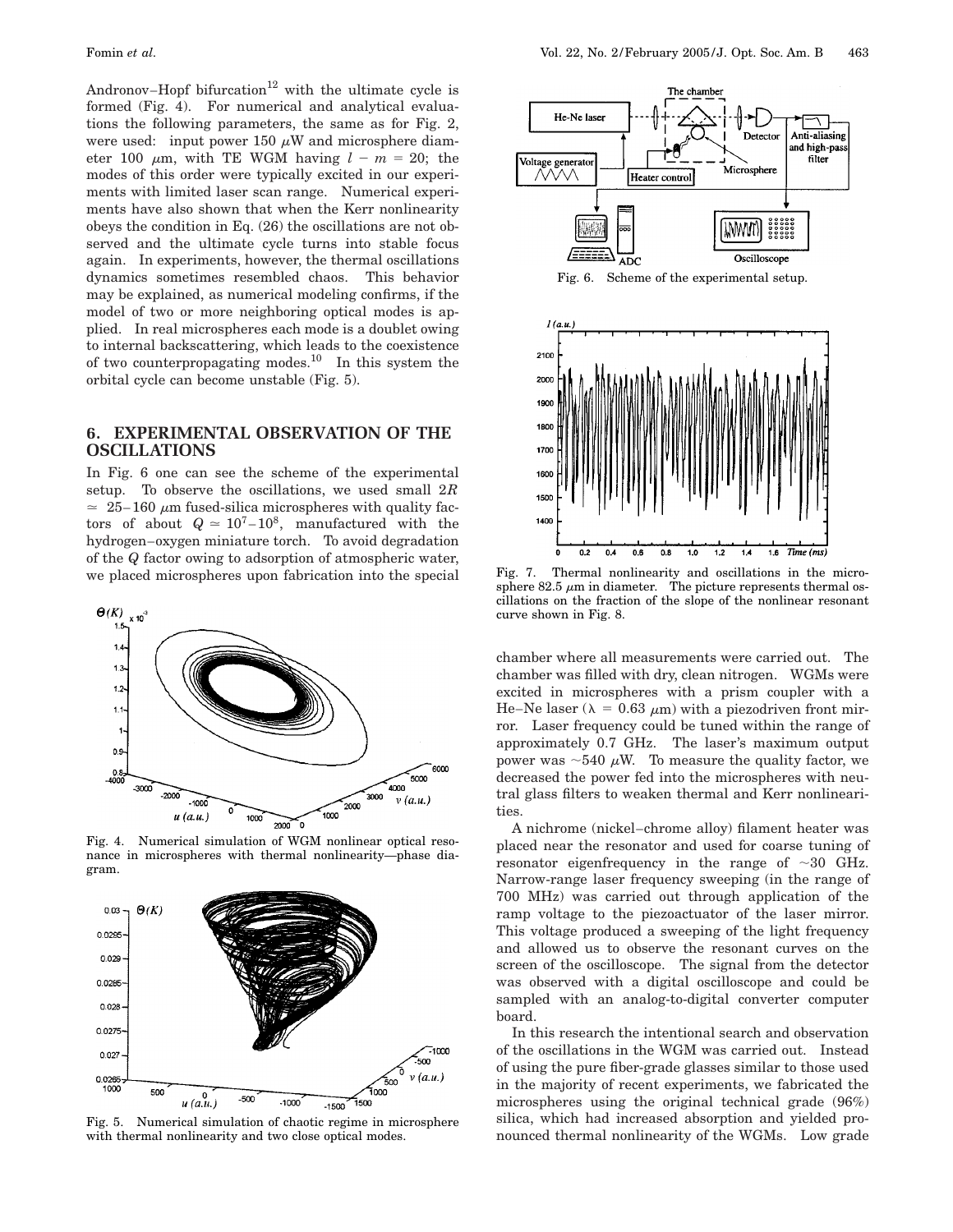of this silica was confirmed by a reduced melting temperature and by its increased luminance in a molten state.

Figure 8 depicts the thermorefractive oscillations observed in the microsphere with a diameter of 82.5  $\mu$ m, which had the smallest effective mode volume among the several tested spheres. This picture presents the superimposed resonant curves obtained by a scanning of the laser frequency in two opposite directions in the vicinity of a WGM. For this, a triangular ramp voltage was applied to the piezoactuator of the laser mirror. The hysteretic feature due to nonlinearity can be easily observed, as well as the thermal oscillations on the slope of the nonlinear resonant curve. The curve is slightly tilted owing to the high-pass filter used in the setup to get rid of the constant offset. The oscillating mode has indices  $l = 2\pi R n/\lambda$  $\approx$  600,  $l - m = 6 \pm 2$ , as calculated from the observations of the WGM belt. This belt is caused by a scattering of light by the surface roughness and the dust of the microsphere. Oscillations were observed with 540  $\mu$ W of pump power, as measured before the objective lens preceding the chamber with the microsphere. The results of observation are presented in Figs. 7 and 8. The measured *Q* factor of the mode, inferred at reduced pump power in the linear regime, was  $7 \times 10^8$ . The oscillations observed with the sweep turned off were close to the harmonic ones with a dominating spectral peak at 26 kHz, accompanied by numerous smaller harmonics and the background of a continuous spectrum.

In the microsphere with a diameter of 90  $\mu$ m maximal coupling provided for 30% of 540  $\mu$ W of pump power to be dissipated by the WGM. The oscillations were observed down to 20  $\mu$ W (4%) of coupling and disappeared when coupling was reduced (through an increase of the prism gap) to  $\sim$ 10  $\mu$ W of optical power going into the microsphere. They also disappear with a decrease of the *Q* factor (which may happen owing to a gradual contamination of the microsphere surface) and with a decrease of the gap between the microsphere and the prism coupler (a decrease of loaded *Q*). A characteristic frequency of these oscillations was 7 kHz, with harmonics at 14 and 21 kHz. The spectrum was continuous, and the width of these harmonics was of the order of several kilohertz. All of these effects were reproducible in our numerical model with ap-



Fig. 8. Thermal nonlinearity and oscillations in the microsphere 82.5  $\mu$ m in diameter. Sweep rate is 2.9 GHz/s.

Fig. 9. Nonstationary thermal effects and bifurcations in the microsphere with the diameter 90  $\mu$ m,  $Q \approx 10^8$ . The oscillating area is to the top of the curve. Several accompanying peaks in the picture to the left are moving ''down the resonant curve'' and disappear later, as seen on the picture to the right.

proximately the same set of parameters as in experiment. We identify this oscillatory behavior mainly as the result of nonstationary and chaotic effects in the system with more than one optical mode (usually doublets) in presence of thermal nonlinearity. This possibility was confirmed by numerical simulations (see Section 5). Direct quantitative comparison, however, was not possible owing to some uncertainty in the estimate of the actual power absorbed in the resonator and the value of the coefficient of absorption, which could not be measured directly in our experiments, as the quality factor provides only the value of the sum of internal scattering, absorption, and surface losses.

The onset of oscillations in this resonator was preceded by a specific nonstationary process. This process emerges every time the nonlinearity is strong and power consumption in a mode is sufficiently high. The process can be observed when the frequency sweep is on, and one can see the dynamically refreshing resonant curve on the screen of the oscilloscope. Typical parameters accompanying the onset of the process are  $\sim$ 100  $\mu$ W of power consumption in the mode,  $Q \approx 10^8$ , and a nonlinearityinduced widening of the resonant curve above 100 MHz. The process itself looks like a splitting of the WGM or, in other words, an emergence of satellite resonant frequencies that change dynamically and irreversibly. Initially, the ordinary highly nonlinear resonant curve can be seen on the screen. Then from the point of the greatest energy consumption the second peak emerges, then another. These peaks are moving "down the resonant curve"; there can be several such moving peaks. Sometimes the oscillations emerge with one of these peaks, and the oscillating area also moves ''down the slope'' until it stabilizes on the slope of the resonant curve. This sequence is represented on the following series in Fig. 9, where one can see the superimposed resonant curves obtained by a scanning of the laser frequency in two opposite directions in the vicinity of the WGM. The entire process takes a few minutes or less; the time scale depends on the optical pump power.

We have observed inconclusive evidence of small but significant irreversible changes of the mode-quality factors in the case of the oscillatory process under consideration. These changes also lead to a degradation of oscillations when a certain power threshold is reached. When the oscillations were observed and digitized without the frequency sweep, they disappeared within 15 s, and when the frequency sweep was restored we found three new modes (triplet) in place of the original mode. After a few